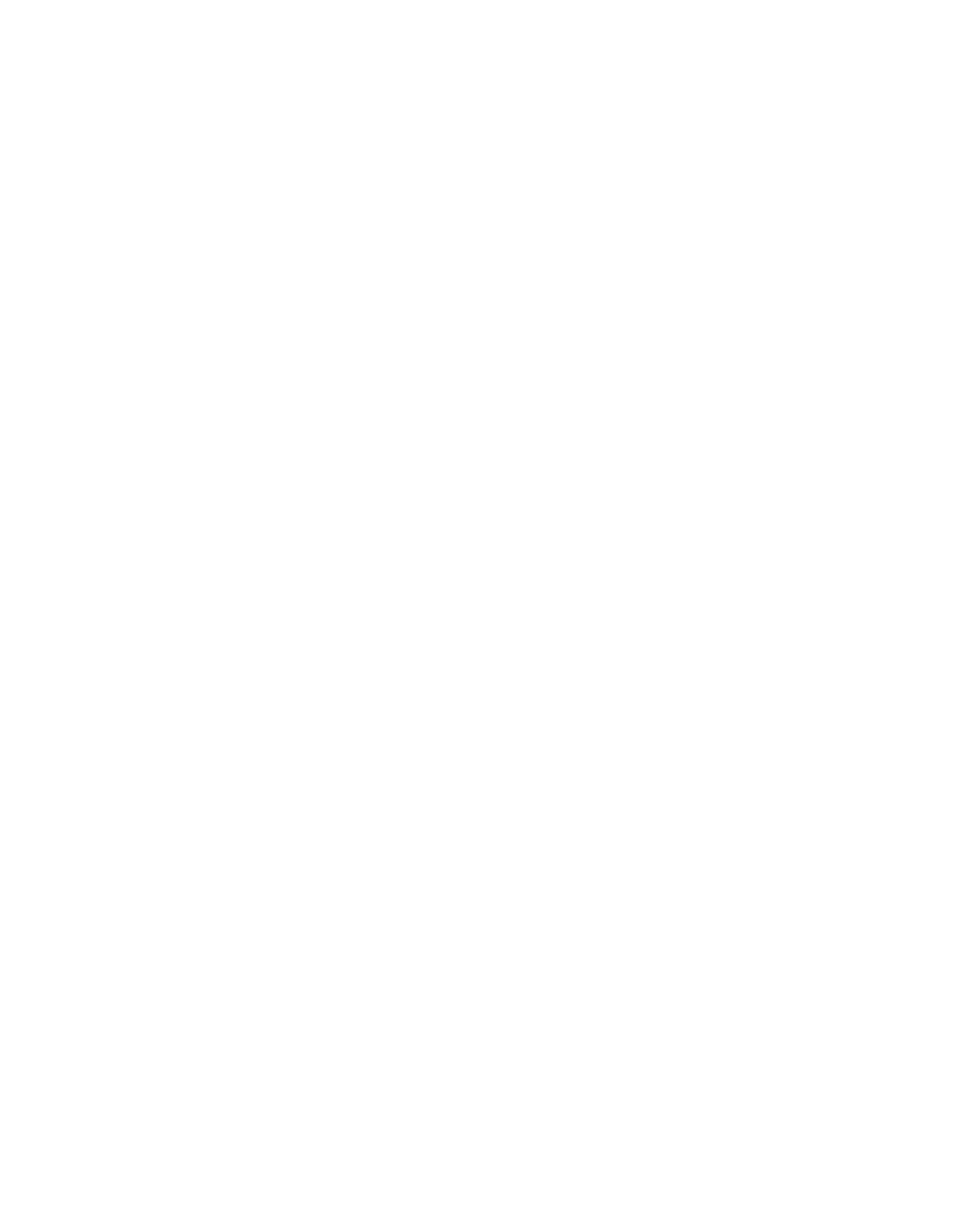# **SECTION 02513 Asphalt Concrete Paving**

# <span id="page-2-0"></span>**PART 1 - GENERAL**

# <span id="page-2-1"></span>1.01 DESCRIPTION

The Contractor shall furnish all tools, equipment, materials, and supplies and shall perform all labor necessary for the furnishing, placing, and compacting of asphalt concrete work and base to the lines, grades, and dimensions shown on the drawings and as specified herein. Conform to applicable requirements of Conditions of Contract.

- A. Work Included. Principal items are:
	- 1. Class 2 base.
	- 2. Wooden headers.
	- 3. Fine grading.
	- 4. All asphalt concrete pavement including dikes or berms.
	- 5. All incidental asphaltic prime coats and tack coats.
	- 6. Coal tar sealer.

#### <span id="page-2-2"></span>1.02 QUALITY ASSURANCE

Quality assurance includes the requirements of this specification and/or as otherwise shown on the drawings; the entire work shall be in compliance with the provisions of the latest California Department of Transportation Caltrans Standard Specifications and, where appropriate, the Riverside County Transportation Department.

In case of conflict between any requirements set forth in this section and any provisions of said standard specifications, the most stringent requirement will govern. Where otherwise specified in the Special Provisions or on the drawings, those requirements shall govern.

#### <span id="page-2-3"></span>**PART 2 - PRODUCTS**

# <span id="page-2-4"></span>2.01 AGGREGATE BASE COURSE

Aggregate Base Course shall be Class II aggregate base. The aggregate base course shall be the thickness shown on the plans and shall be placed in maximum 4" lifts. Aggregate base course shall be compacted to 95% of maximum compaction, as specified by ASTM D-1557. Aggregate base course shall be furnished, spread and compacted, as specified for Class II Aggregate Base Course in the Standard Specifications, State of California, Department of Transportation, latest edition. A spreader box will not be required but care shall be taken to prevent segregation during placement.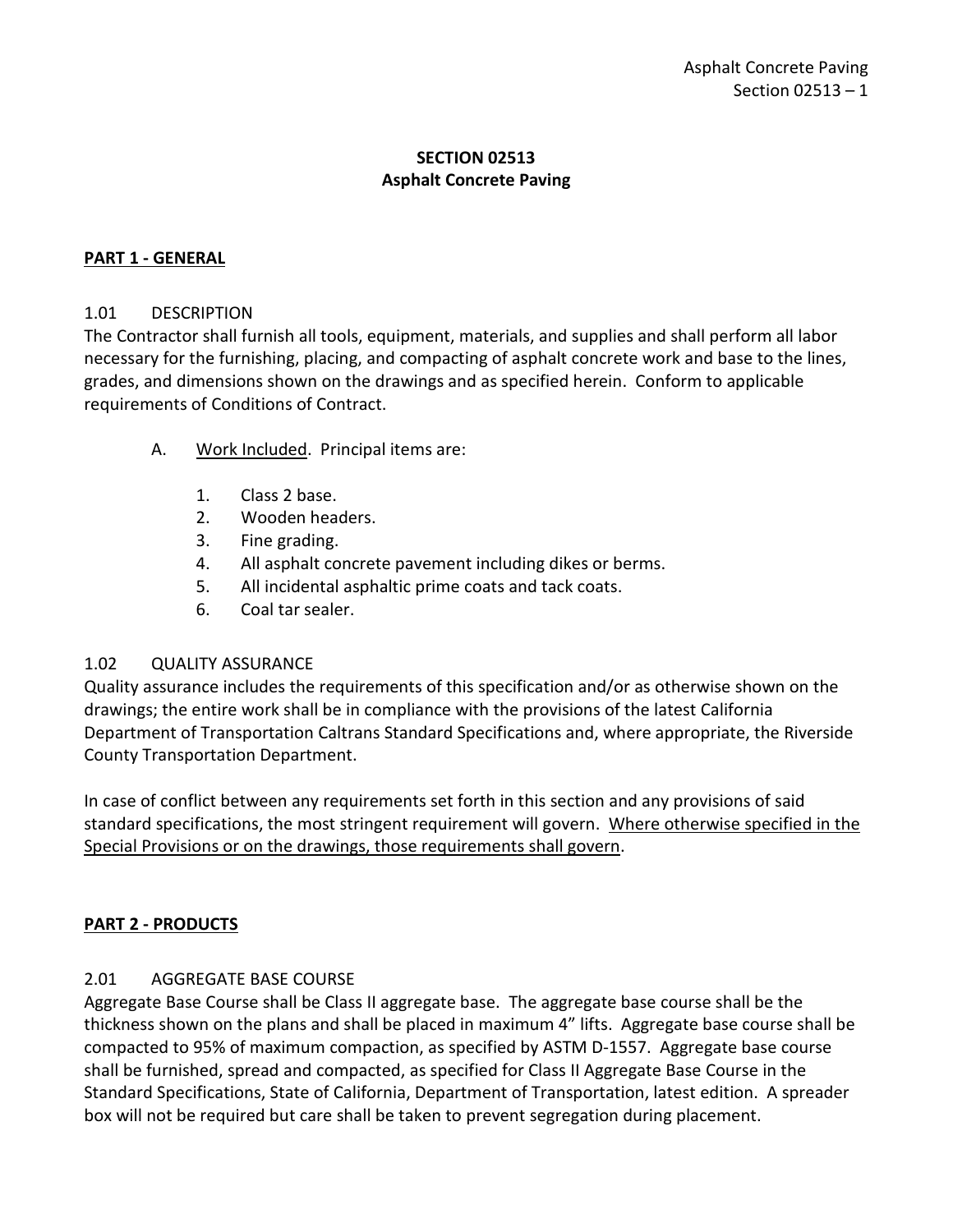Asphalt Concrete Paving Section 02513 – 2

### <span id="page-3-0"></span>2.02 ASPHALT CONCRETE

Asphalt concrete shall conform to the requirements of Caltrans Standard Specifications Section 39, for Type "B". Aggregate will conform to a grading for 1/2" maximum aggregate with paving grade asphalt PG 64-10 (Section 92) unless otherwise directed by the Engineer.

### <span id="page-3-1"></span>2.03 ASPHALT BINDER

Asphalt binder to be mixed with aggregate shall be paving asphalt PG 70-10 or liquid asphalt (Section 93) in accordance with Caltrans Standard Specifications 39, 92, and 93. Paving asphalt to be mixed with aggregate shall be steam-refined asphalts.

### <span id="page-3-2"></span>2.04 PRIME COAT

When indicated on the Plans or in the Special Provisions, a prime coat consisting of Grade SC-250 liquid asphalt shall be applied in accordance with Caltrans Standard Specification Sections 39 and 93.

### <span id="page-3-3"></span>2.05 PAINT BINDER

Liquid asphalt for paint binder shall conform to the provision of Caltrans Standard Specification Section 93.

### <span id="page-3-4"></span>2.06 TACK COAT

Tack coat shall be Type SS1H grade Anionic Asphaltic Emulsion as per Caltrans Standard Specification Section 94.

#### <span id="page-3-5"></span>2.07 SEAL COAT

Seal coat shall be a Bituminous Fog Seal in accordance with Caltrans Standard Specification Section 37.

#### <span id="page-3-6"></span>2.08 DIKES OR BERMS IN PLANT-MIXED SURFACING

Where shown on the contract drawings, dikes or berms shall be constructed along the edges of the pavement.

#### <span id="page-3-7"></span>2.09 WOODEN HEADERS

Where indicated at edges of asphalt concrete pavement, 2" x 4" redwood headers shall be construction grade as per California Redwood conforming to the requirements of Caltrans Standard Specification Sections 57 and 58.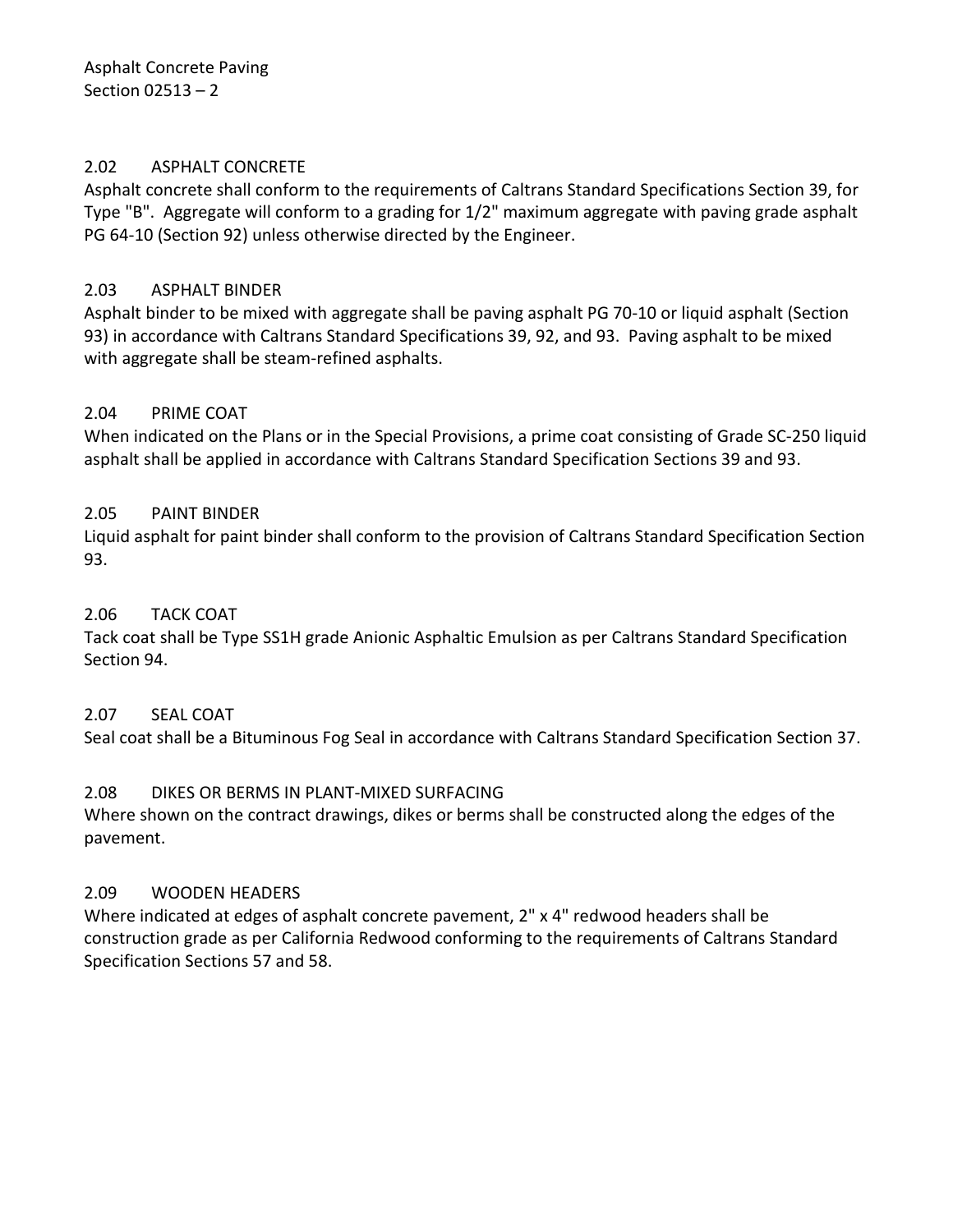# <span id="page-4-0"></span>**PART 3 - EXECUTION**

# <span id="page-4-1"></span>3.01 GENERAL

Asphalt concrete paving shall conform to the latest Caltrans Standard Specifications, unless otherwise specified.

# <span id="page-4-2"></span>3.02 PLACEMENT

Included in the placement of the asphalt concrete paving is all fine grading for paving; placement of header boards; subgrade preparation; trimming and preparation of adjoining pavement; prime coat, asphalt concrete paving materials; placing, spreading, and rolling; seal-coating; and clean-up. No ponding of water on finish surface will be permitted.

### <span id="page-4-3"></span>3.03 TEMPORARY PAVING

When temporary paving is required the paving shall be spread either with a District approved spreader or a grader and compacted so there is a smooth transition from the undisturbed paving and the temporary paving. The temporary paving shall be maintained to provide a smooth transition as described above until such time that the permanent paving is placed.

Prior to placing the temporary paving, the Contractor shall level and compact the backfill on which the temporary paving is to be placed. Temporary paving shall be placed as soon as the condition of the backfill is suitable to receive it and shall remain in place until the condition of the backfill is suitable for permanent paving. The grade of the backfill on which the temporary paving is to placed shall be such as to provide a full thickness of temporary paving specified.

# 3.04 PRIME COAT

The prime coat shall be uniformly applied over areas designated at the applicable rate of 0.25 gallons per square yard, unless the Engineer specifies a different application rate at the time of the work.

# <span id="page-4-4"></span>3.05 ASPHALT CONCRETE PAVING

Asphalt concrete paving, as shown on the drawings, shall be constructed over a completed and primed subgrade; construction shall conform to the applicable requirements of Caltrans Standard Specification Section 39.

When more than 1 lift of asphalt paving is required the Contractor may place the first  $(1<sup>st</sup>)$  lift with a District approved spreader box or a self propelled paving machine meeting the requirements of Caltrans Standard Specification Section 39.

# <span id="page-4-5"></span>3.06 TACK COAT

Application of tack coat shall be in conformance with the applicable requirements specified in Caltrans Standard Specification Section 94. Tack coat shall be applied to all vertical surfaces of walls, headers, concrete slabs, pavement joints, and similar faces against which asphalt concrete pavement is to be placed. Tack coat to be applied at rate of 0.1 gallons per square yard.